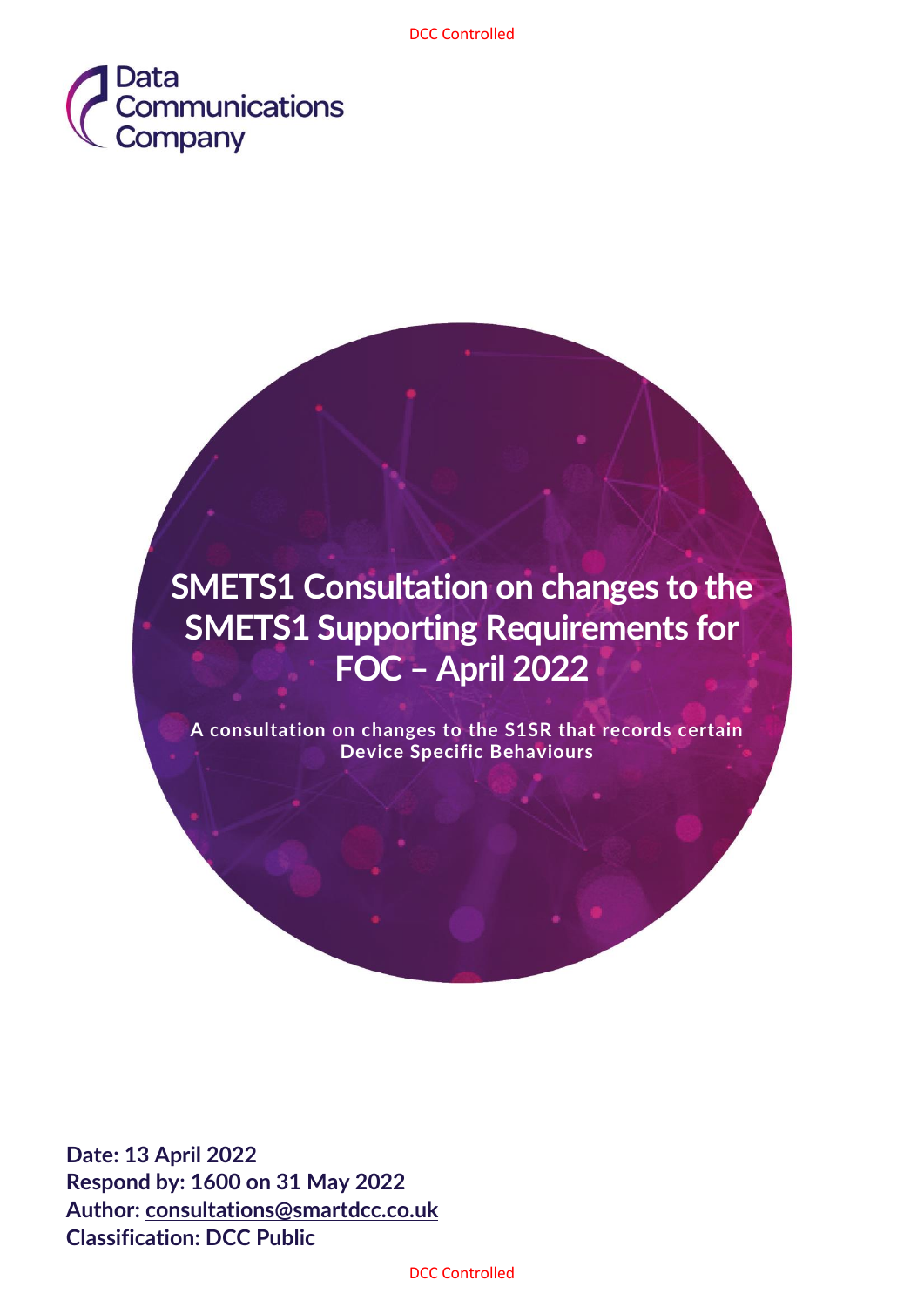# **Table of Contents**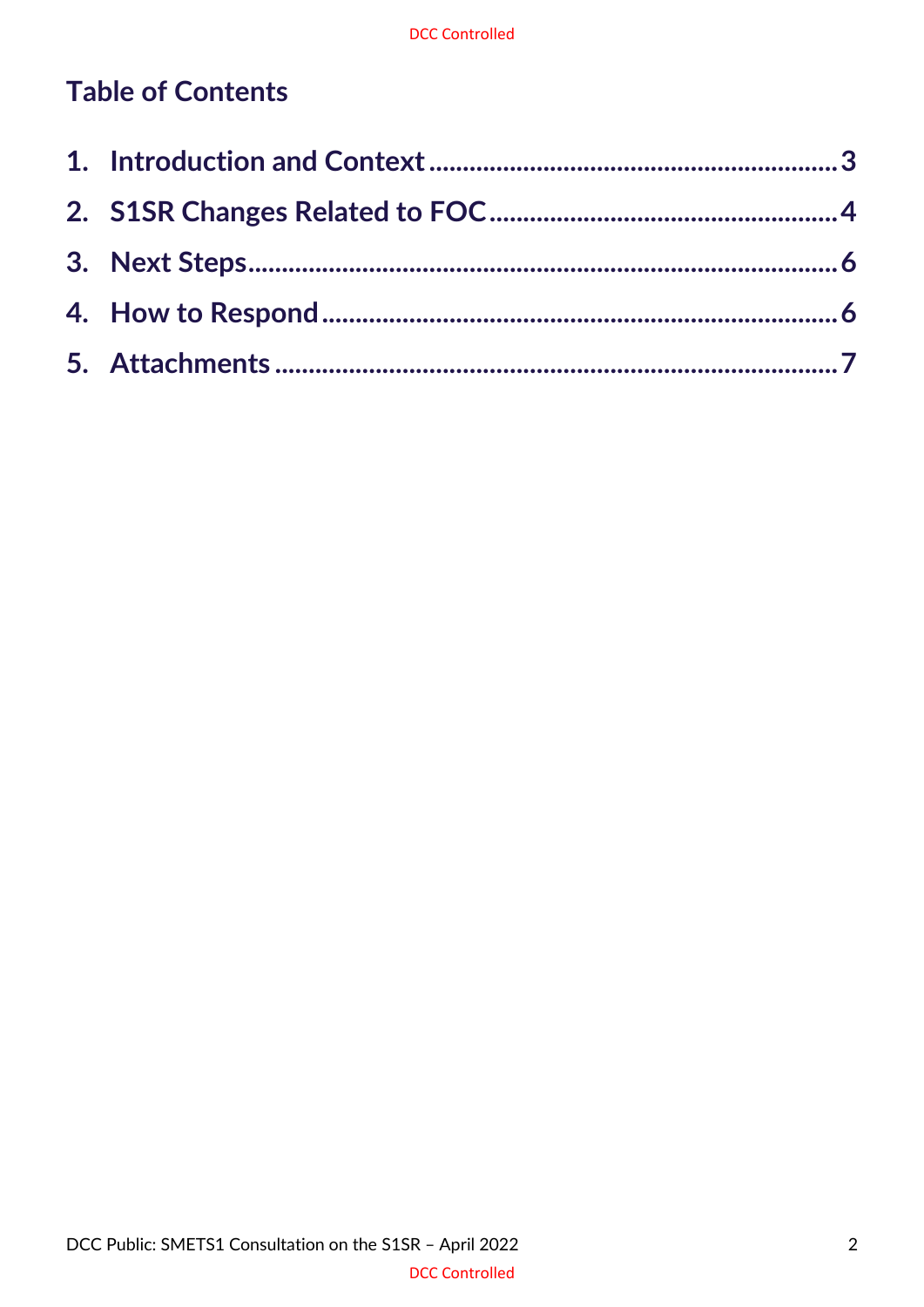### <span id="page-2-0"></span>**1. Introduction and Context**

In the initial stages of the smart meter roll-out across Great Britain, a number of energy suppliers installed first generation smart metering devices (known as SMETS1 Devices), in households and small/medium non domestic premises. SMETS1 Devices installed by one energy supplier, however, are not always interoperable with and supported by the systems used by another supplier. The Data Communications Company (DCC) has developed a plan and designed a solution for the incorporation of such devices into its national network. It provides important shared benefits for industry and consumers and intends to offer the ability for SMETS1 consumers to maintain their smart services following a decision to switch suppliers.

The DCC solution relies on a common DCC User interface, defined in the DCC User Interface Specification (DUIS) for users of both SMETS1 and SMETS2 devices. The SMETS1 Supporting Requirements (S1SR) – Appendix AM of the Smart Energy Code (SEC), describes supplementary rules for how DCC will process SMETS1 Service Requests / Service Reference Variants (SRs/SRVs) and includes the accommodation of behaviours that are specific to particular SMETS1 Device Models. The latest version of the S1SR came into effect on 17 December 2021.

DCC has identified changes that are required to the S1SR and is consulting on the changes identified below. Once feedback has been evaluated, DCC will update the S1SR as necessary and then submit the revised S1SR to the Department for Business, Energy and Industrial Strategy (BEIS) for re-designation into the SEC on 30 June 2022 (subject to consultation feedback).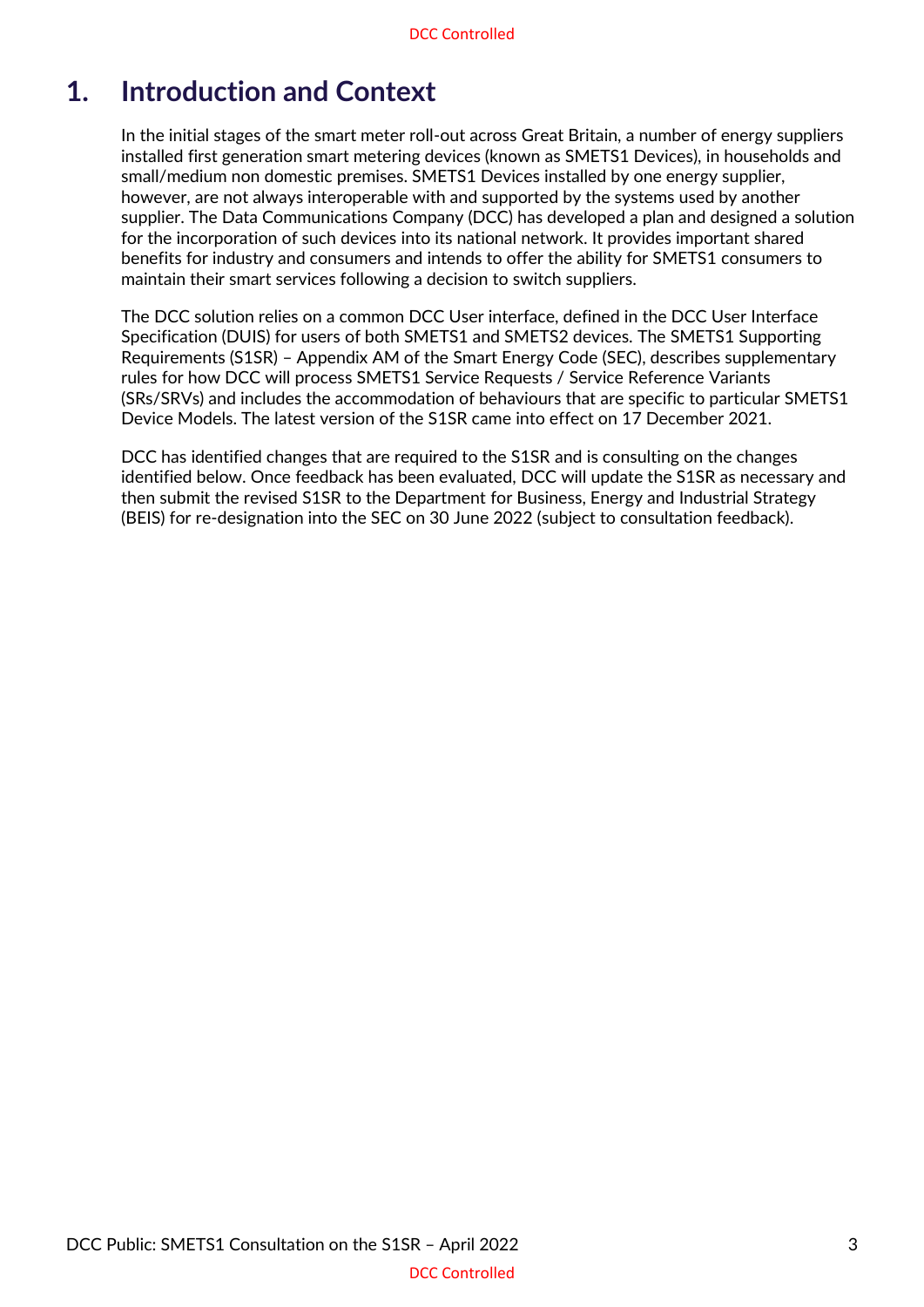# <span id="page-3-0"></span>**2. S1SR Changes Related to FOC**

This consultation is seeking views on the changes to the S1SR that records certain device specific behaviours as set out in the Table below.

On 5 February 2021, DCC consulted on changes related to the half hourly profile read data for FOC.<sup>1</sup> DCC has further identified a behaviour related to the processing and buffering of profile data from the Profile Data Log (with its SMETS1 meaning) by the S1SP as per Table 1 below.

| <b>Fuel</b> | Data being pushed (SMETS<br>terminology)                                                 | <b>Retention Period</b> |
|-------------|------------------------------------------------------------------------------------------|-------------------------|
| Gas         | Last days entries in the Profile Data<br>Log                                             | 25 hours                |
| Electricity | Last days entries for Active Energy<br>Imported (Consumption in the<br>Profile Data Log) | 25 hours                |
| Electricity | Last days entries for Reactive<br>Energy Imported in the Profile Data<br>Log)            | 25 hours                |
| Electricity | Last days entries for Active Energy<br>Exported in the Profile Data Log)                 | 25 hours                |
| Electricity | Last days entries for Reactive<br>Energy Exported in the Profile Data<br>Log)            | 25 hours                |

#### **Table 1 – FOC Behaviours**

The SMETS1 FOC solution is bounded by the constraints of the Trilliant architecture employed globally whereby communication with devices is limited to once per day and the CHF pushes to the Head-End System ESME and GSME data on a daily basis. To fulfil User demands for regular Profile Data reads in line with consumer preferences there is a need to buffer the profile data over a 25 hour period. Alternative options would require significant change and investment and would significantly extend enrolment timescales. This design promotes efficiency and system stability as requests for Profile Data can be satisfied from pushed data and avoids a further request to the meter.

The change implemented in Uplift 2.4 will, where a schedule is created with a Schedule End Date (as per DUIS) for SRV 4.8.1 - Retrieve Active Import Profile Data, cause the S1SP to configure the CH so that all the data from the Profile Data Log that has not previously been sent is read from the devices and pushed by the CH on a daily basis. Once buffered, any data that has a timestamp that is older than 25 hours will be removed. DCC has updated its Data Processing Impact Assessment (DPIA) in line with the above changes.

<sup>1</sup> [www.smartdcc.co.uk/media/5894/foc\\_tmad\\_u2and21\\_consultation-v013.pdf](https://www.smartdcc.co.uk/media/5894/foc_tmad_u2and21_consultation-v013.pdf)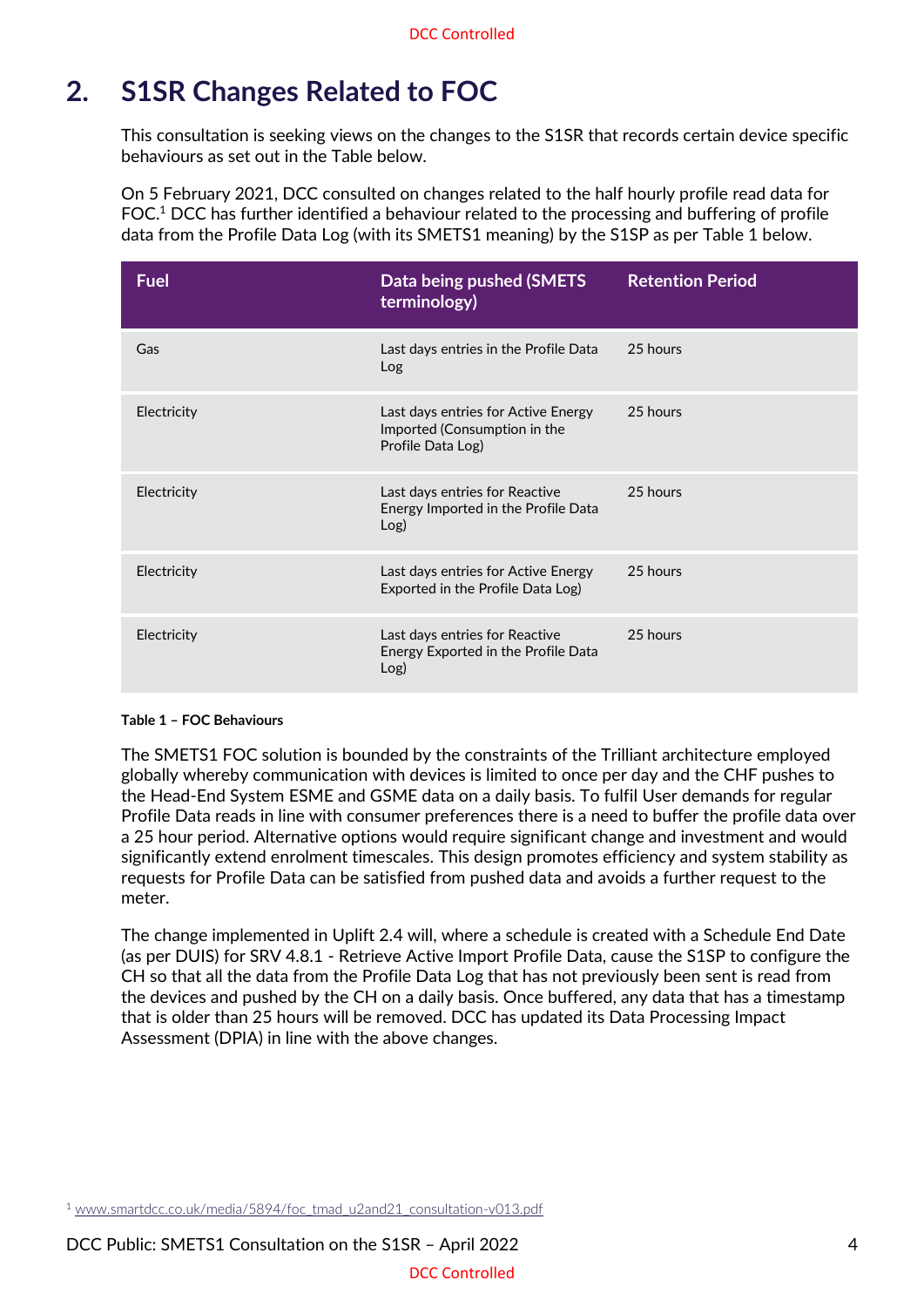#### DCC Controlled

We propose to amend the S1SR to reflect that Profile Data will be sent to the S1SP on a daily basis when a schedule is created to read the data and, once buffered, deleted once 25 hours has elapsed.

As agreed with the Security Sub-Committee (SSC) and in line with our DPIA, DCC considers any residual risk to be low but shall be building on existing data processing protections by implementing encryption on the S1SP buffered Profile Data as soon as practical. The level of data collected, the low buffering period and its inaccessibility also support a low risk design.

| <b>Drafting</b><br><b>Reference</b> | <b>Description</b>                                                                                                                                                                                                                                                                                                                                                                                                                                                                                                                                                                                                                                                                                                                                                                                                                                                                                                                                                                                                                                                                                                                                                                                                                                                  |
|-------------------------------------|---------------------------------------------------------------------------------------------------------------------------------------------------------------------------------------------------------------------------------------------------------------------------------------------------------------------------------------------------------------------------------------------------------------------------------------------------------------------------------------------------------------------------------------------------------------------------------------------------------------------------------------------------------------------------------------------------------------------------------------------------------------------------------------------------------------------------------------------------------------------------------------------------------------------------------------------------------------------------------------------------------------------------------------------------------------------------------------------------------------------------------------------------------------------------------------------------------------------------------------------------------------------|
| 18.18(1)                            | ESMEs with an EPCL GroupID of "EA" have a slightly different configuration to<br>other L+G devices. These devices have not been configured to allow a snapshot<br>to be generated when the billing calendar is configured to be "daily" and<br>therefore, if the billing calendar is set to "daily", no entries will be seen in the<br>Billing Data Log.                                                                                                                                                                                                                                                                                                                                                                                                                                                                                                                                                                                                                                                                                                                                                                                                                                                                                                            |
| 18.22(h)<br>18.23(f)<br>18.24(f)    | An addition to the S1SR to describe the S1SP processing of profile data.<br>When the Supplier sets up a schedule with a Schedule End Date (as per DUIS),<br>to collect 1/2 hourly profile data (using SRV 4.8.1) from the device, the S1SP<br>configures the device to push the relevant data to the S1SP on a nightly basis.<br>This data contains the previous day's (in local time) $\frac{1}{2}$ hourly profile data from the<br>GSME and/or the Active and Reactive Import and Active and Reactive Export<br>profile data from the ESME and is buffered by the S1SP. Any subsequent request<br>for data using SRV 4.8.1, 4.8.2 and 4.8.3 from any User will first use the data<br>from the S1SP buffer. If the request cannot be fully satisfied by using the data<br>from the S1SP buffer, then the S1SP will collect the missing data directly from the<br>device. When the Schedule is removed, (e.g. on a Change of Tenancy, or<br>Change of Supplier) then all of the profile data is removed from the S1SP and the<br>push is disabled. The S1SP will only keep the last 25 hours of profile data in its<br>buffer to allow for differences in data capture in British Summer Time and for any<br>failures in sending the profile data from the devices. |
| 18.22(i)                            | Some dormant FOC Devices have been configured to perform their daily push of<br>profile data after 5:30 in the morning and before 11:30 in the evening. These<br>Devices will be configured to push their profile data in line with all other FOC<br>Devices between 00:30 in the morning and 05:30 in the morning when a Supplier<br>sets up a schedule to retrieve their normal scheduled reads using SRV 4.8.1.                                                                                                                                                                                                                                                                                                                                                                                                                                                                                                                                                                                                                                                                                                                                                                                                                                                  |
| 18.27(p)                            | After feedback, this clause which was previously removed, has now been<br>reinstated.<br>The Non-Disconnection Calendar cannot be read from the device, and therefore<br>the S1SP keeps a copy when the user sets it using SRV2.1. Accordingly, until an<br>SRV2.1 is sent to the GSME after migration, the User will get an error when trying<br>to read the prepayment configuration using SRV 4.13.                                                                                                                                                                                                                                                                                                                                                                                                                                                                                                                                                                                                                                                                                                                                                                                                                                                              |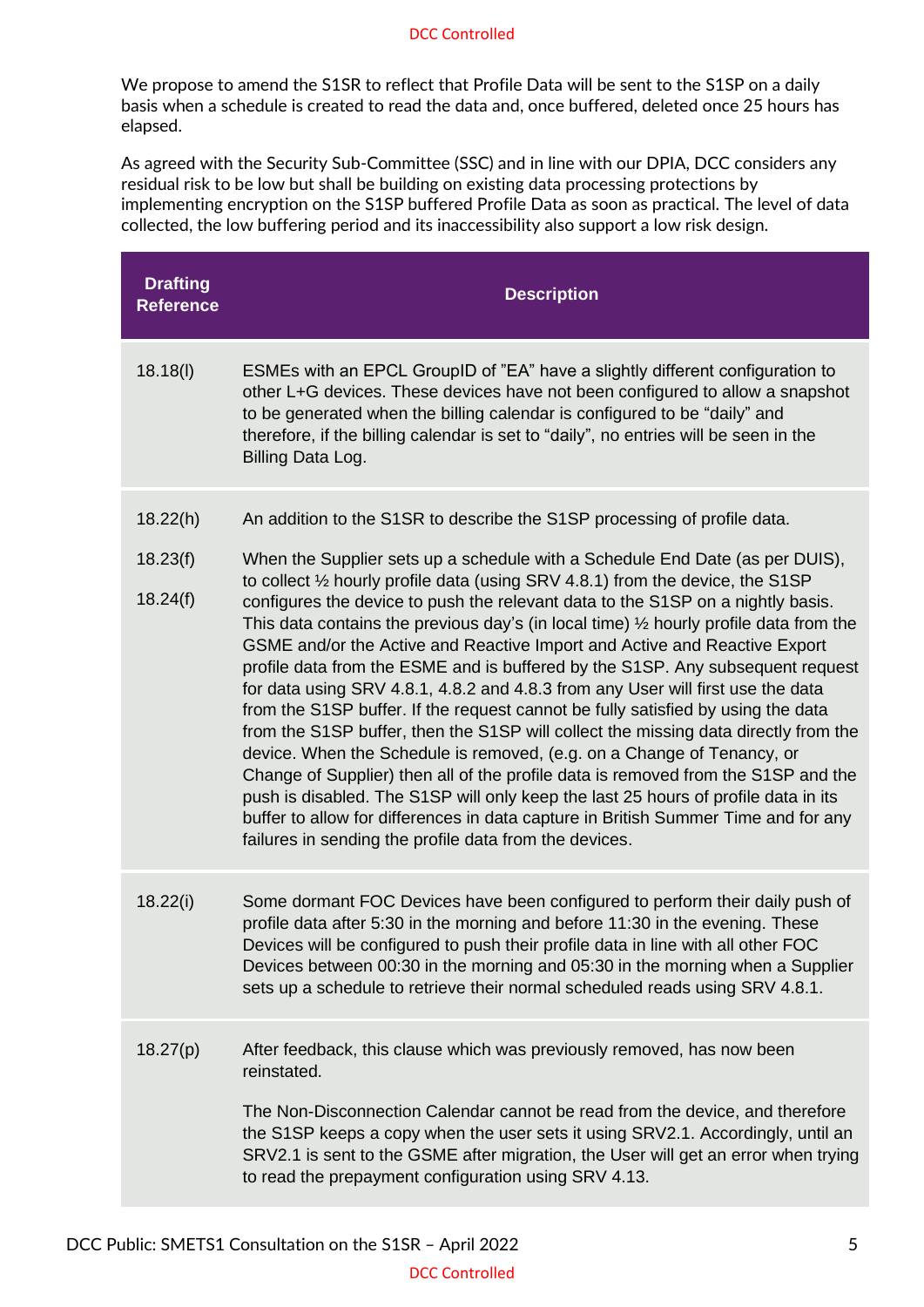#### **Table 2 - Overview of Drafting Changes**

This consultation invites views from stakeholders on the proposed amendments to the S1SR that are identified in Table 2 above. In particular, we are inviting responses to the following consultation questions:

```
S1SR
Q1
```
Do you agree with the proposed amendments to the SMETS1 Supporting Requirements Document (S1SR), that have been added to describe the device specific behaviours?



Do you agree with mappings of S1SR to the relevant Device Models in DMVES?

### <span id="page-5-0"></span>**3. Next Steps**

Following the closure of this consultation, DCC will take into account respondents' views. DCC will amend the S1SR and DMVES as appropriate and will submit an amended version of the S1SR to BEIS that it considers suitable for re-designation into the SEC by the Secretary of State.

DCC is aiming to provide a report to BEIS by no later than 16 June 2022. This report will contain DCC's consideration of the consultation and its responses as well as a version of the S1SR that DCC considers is appropriate to designate into the SEC.

DCC has discussed the re-designation of the S1SR with BEIS and it is proposed that, subject to timely receipt of DCC's report and copies of relevant stakeholder responses to this consultation, BEIS will re-designate the S1SR on the date of the Maintenance Release which will allow this functionality to go live being 30 June 2022 (or as soon as reasonably practicable within one month thereafter).

In order to expedite the re-designation of the S1SR, DCC is also seeking views on behalf of BEIS on the proposed date for re-designation of the S1SR as well as the draft direction which is presented in Attachment 1 of this consultation document for stakeholder consideration.

**S1SR Q3**

Do you agree with the proposed re-designation date of 30 June 2022 (or, if necessary, as soon as reasonably practicable within one month thereafter) for the updates to the S1SR using the draft notification at Attachment 1?

# <span id="page-5-1"></span>**4. How to Respond**

Please provide responses by 1600 on 31 May 2022 to DCC at [consultations@smartdcc.co.uk.](mailto:consultations@smartdcc.co.uk)

Consultation responses may be published on our website [www.smartdcc.co.uk.](http://www.smartdcc.co.uk/) Please state clearly in writing whether you want all or any part, of your consultation to be treated as confidential. It would be helpful if you could explain to us why you regard the information you have provided as confidential. Please note that responses in their entirety (including any text marked confidential) may be made available to the Department for Business, Energy and Industrial Strategy (BEIS) and the Gas and Electricity Markets Authority (the Authority). Information provided to BEIS or the Authority, including personal information, may be subject to publication or disclosure in accordance with the access to information legislation (primarily the Freedom of Information Act 2000, the Data Protection Act 2018 and the Environmental Information Regulations 2004). If BEIS or the Authority receive a request for disclosure of the information we/they will take full account of your explanation (to the extent provided to them), but we/they cannot give an assurance that confidentiality can be maintained in all circumstances. An automatic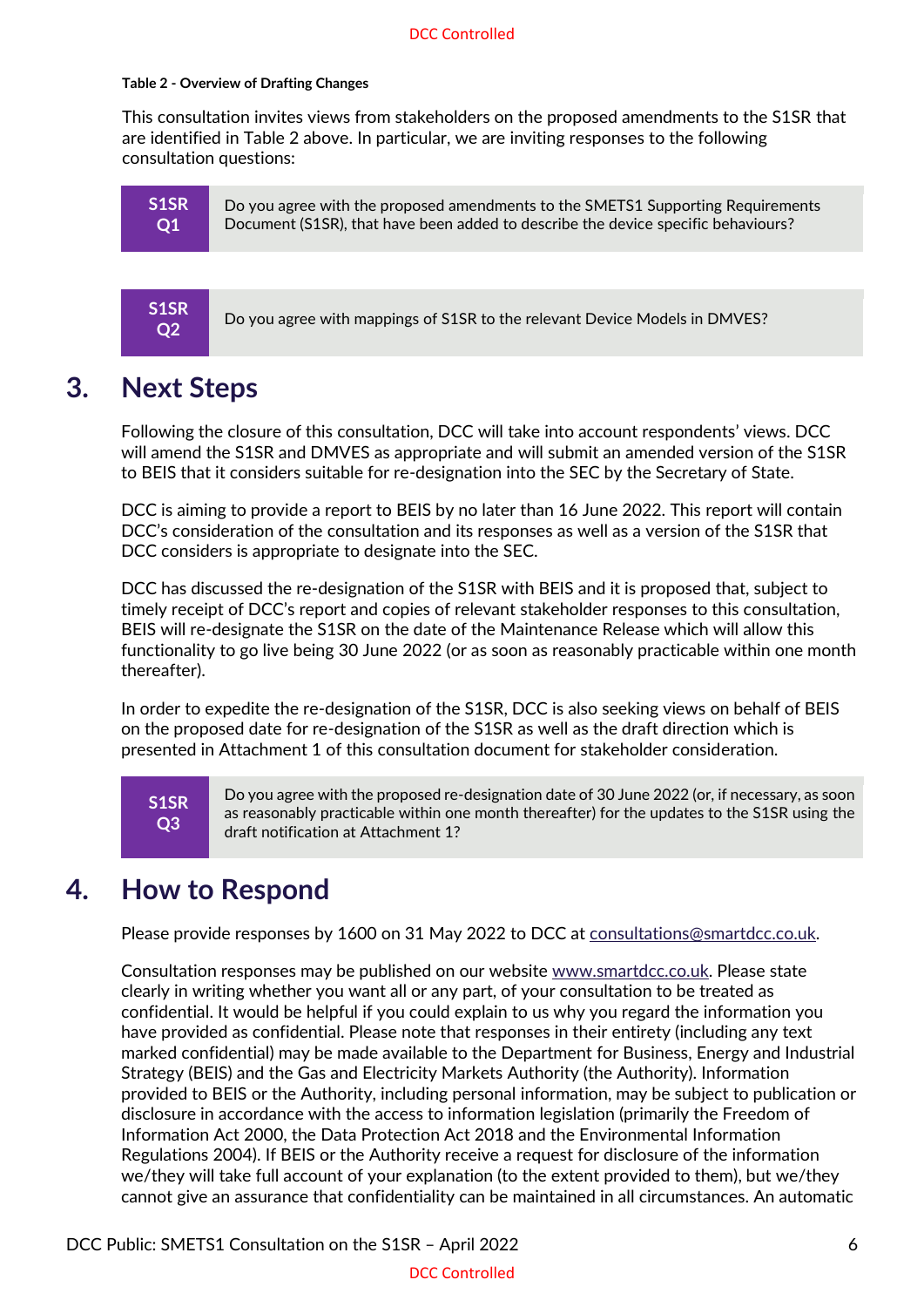#### DCC Controlled

confidentiality disclaimer generated by your IT system will not, of itself, be regarded by us as a confidentiality request.

If you have any questions about the consultation documents, please contact DCC via [consultations@smartdcc.co.uk.](mailto:consultations@smartdcc.co.uk)

### <span id="page-6-0"></span>**5. Attachments**

- Attachment 1: S1SR Draft Direction Text
- Attachment 2: SEC Appendix AM SMETS1 Supporting Requirements v12.1 draft redlined
- Attachment 3: SEC Appendix AM Annex A Device Model Variations to Equivalent Steps Matrix v12.1 draft
- Attachment 4: S1SR April 2022 consultation Response Template